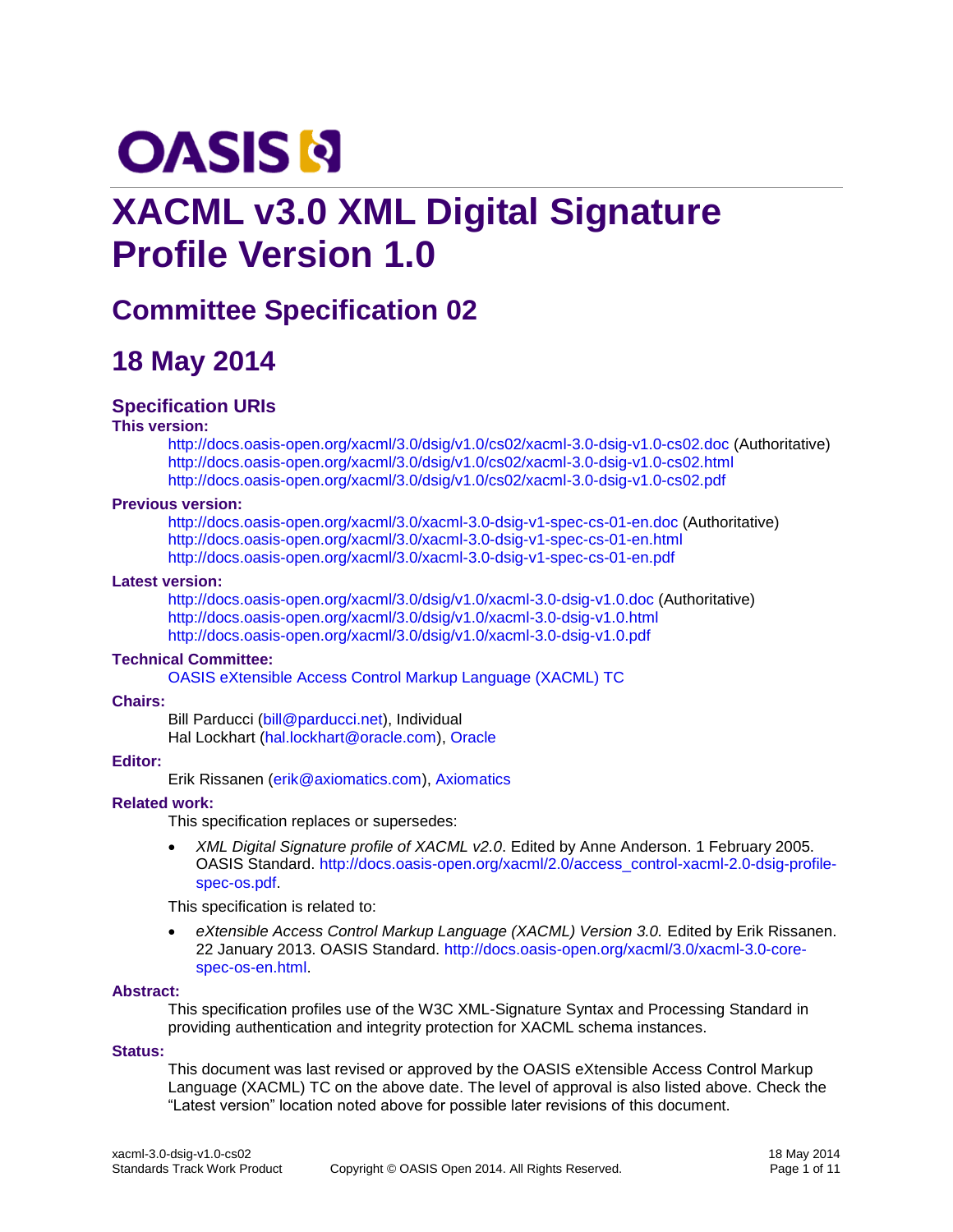Technical Committee members should send comments on this specification to the Technical Committee's email list. Others should send comments to the Technical Committee by using the ["Send A Comment"](https://www.oasis-open.org/committees/comments/index.php?wg_abbrev=xacml) button on the Technical Committee's web page at [https://www.oasis](https://www.oasis-open.org/committees/xacml/)[open.org/committees/xacml/.](https://www.oasis-open.org/committees/xacml/)

For information on whether any patents have been disclosed that may be essential to implementing this specification, and any offers of patent licensing terms, please refer to the Intellectual Property Rights section of the Technical Committee web page [\(https://www.oasis](https://www.oasis-open.org/committees/xacml/ipr.php)[open.org/committees/xacml/ipr.php\)](https://www.oasis-open.org/committees/xacml/ipr.php).

#### **Citation format:**

When referencing this specification the following citation format should be used:

#### **[xacml-3.0-dsig-v1.0]**

*XACML v3.0 XML Digital Signature Profile Version 1.0.* Edited by Erik Rissanen. 18 May 2014. OASIS Committee Specification 02. [http://docs.oasis-open.org/xacml/3.0/dsig/v1.0/cs02/xacml-](http://docs.oasis-open.org/xacml/3.0/dsig/v1.0/cs02/xacml-3.0-dsig-v1.0-cs02.html)[3.0-dsig-v1.0-cs02.html.](http://docs.oasis-open.org/xacml/3.0/dsig/v1.0/cs02/xacml-3.0-dsig-v1.0-cs02.html) Latest version: [http://docs.oasis-open.org/xacml/3.0/dsig/v1.0/xacml-3.0](http://docs.oasis-open.org/xacml/3.0/dsig/v1.0/xacml-3.0-dsig-v1.0.html) [dsig-v1.0.html.](http://docs.oasis-open.org/xacml/3.0/dsig/v1.0/xacml-3.0-dsig-v1.0.html)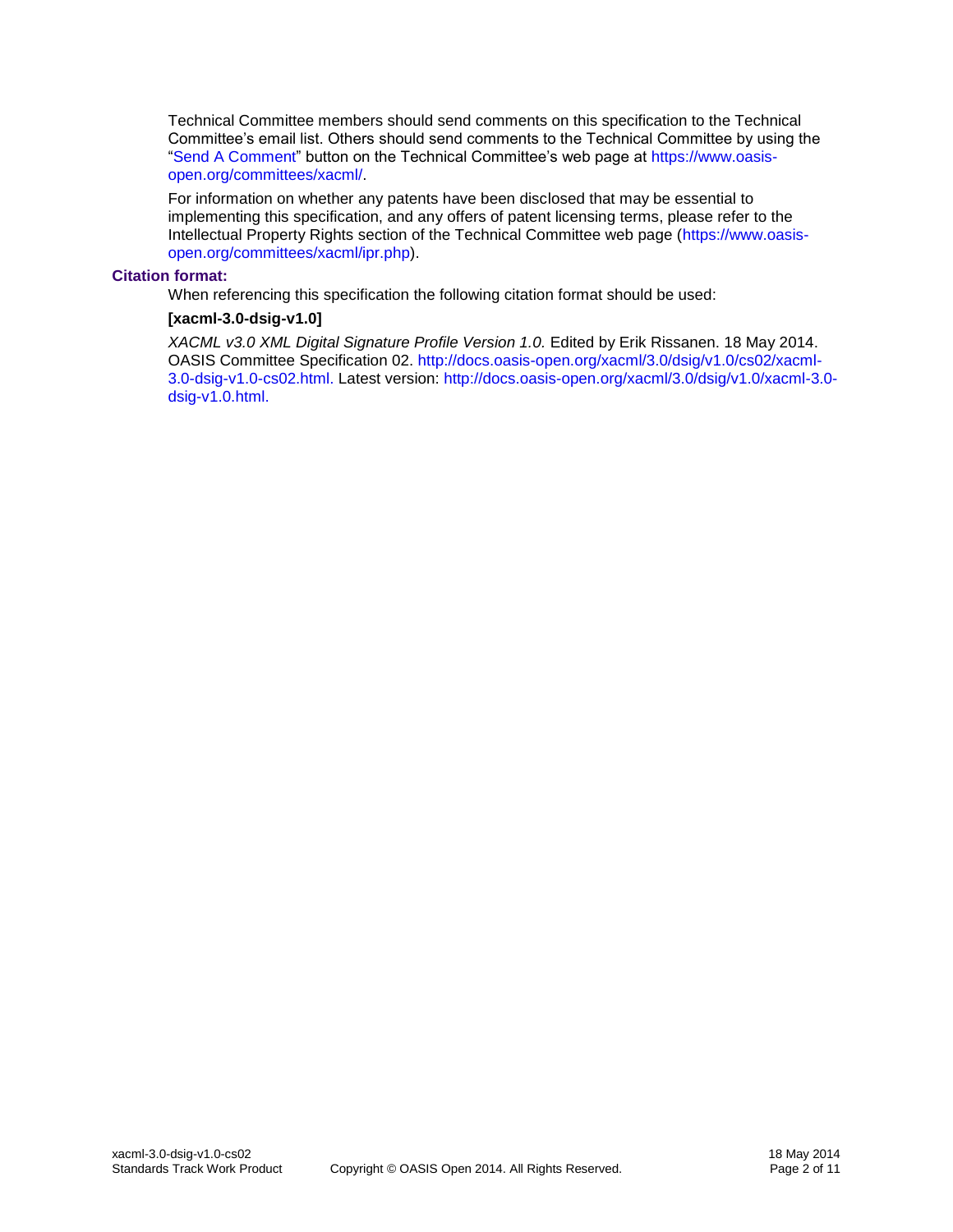# **Notices**

Copyright © OASIS Open 2014. All Rights Reserved.

All capitalized terms in the following text have the meanings assigned to them in the OASIS Intellectual Property Rights Policy (the "OASIS IPR Policy"). The full [Policy](https://www.oasis-open.org/policies-guidelines/ipr) may be found at the OASIS website.

This document and translations of it may be copied and furnished to others, and derivative works that comment on or otherwise explain it or assist in its implementation may be prepared, copied, published, and distributed, in whole or in part, without restriction of any kind, provided that the above copyright notice and this section are included on all such copies and derivative works. However, this document itself may not be modified in any way, including by removing the copyright notice or references to OASIS, except as needed for the purpose of developing any document or deliverable produced by an OASIS Technical Committee (in which case the rules applicable to copyrights, as set forth in the OASIS IPR Policy, must be followed) or as required to translate it into languages other than English.

The limited permissions granted above are perpetual and will not be revoked by OASIS or its successors or assigns.

This document and the information contained herein is provided on an "AS IS" basis and OASIS DISCLAIMS ALL WARRANTIES, EXPRESS OR IMPLIED, INCLUDING BUT NOT LIMITED TO ANY WARRANTY THAT THE USE OF THE INFORMATION HEREIN WILL NOT INFRINGE ANY OWNERSHIP RIGHTS OR ANY IMPLIED WARRANTIES OF MERCHANTABILITY OR FITNESS FOR A PARTICULAR PURPOSE.

OASIS requests that any OASIS Party or any other party that believes it has patent claims that would necessarily be infringed by implementations of this OASIS Committee Specification or OASIS Standard, to notify OASIS TC Administrator and provide an indication of its willingness to grant patent licenses to such patent claims in a manner consistent with the IPR Mode of the OASIS Technical Committee that produced this specification.

OASIS invites any party to contact the OASIS TC Administrator if it is aware of a claim of ownership of any patent claims that would necessarily be infringed by implementations of this specification by a patent holder that is not willing to provide a license to such patent claims in a manner consistent with the IPR Mode of the OASIS Technical Committee that produced this specification. OASIS may include such claims on its website, but disclaims any obligation to do so.

OASIS takes no position regarding the validity or scope of any intellectual property or other rights that might be claimed to pertain to the implementation or use of the technology described in this document or the extent to which any license under such rights might or might not be available; neither does it represent that it has made any effort to identify any such rights. Information on OASIS' procedures with respect to rights in any document or deliverable produced by an OASIS Technical Committee can be found on the OASIS website. Copies of claims of rights made available for publication and any assurances of licenses to be made available, or the result of an attempt made to obtain a general license or permission for the use of such proprietary rights by implementers or users of this OASIS Committee Specification or OASIS Standard, can be obtained from the OASIS TC Administrator. OASIS makes no representation that any information or list of intellectual property rights will at any time be complete, or that any claims in such list are, in fact, Essential Claims.

The name "OASIS" is a trademark of [OASIS,](https://www.oasis-open.org/) the owner and developer of this specification, and should be used only to refer to the organization and its official outputs. OASIS welcomes reference to, and implementation and use of, specifications, while reserving the right to enforce its marks against misleading uses. Please see<https://www.oasis-open.org/policies-guidelines/trademark> for above guidance.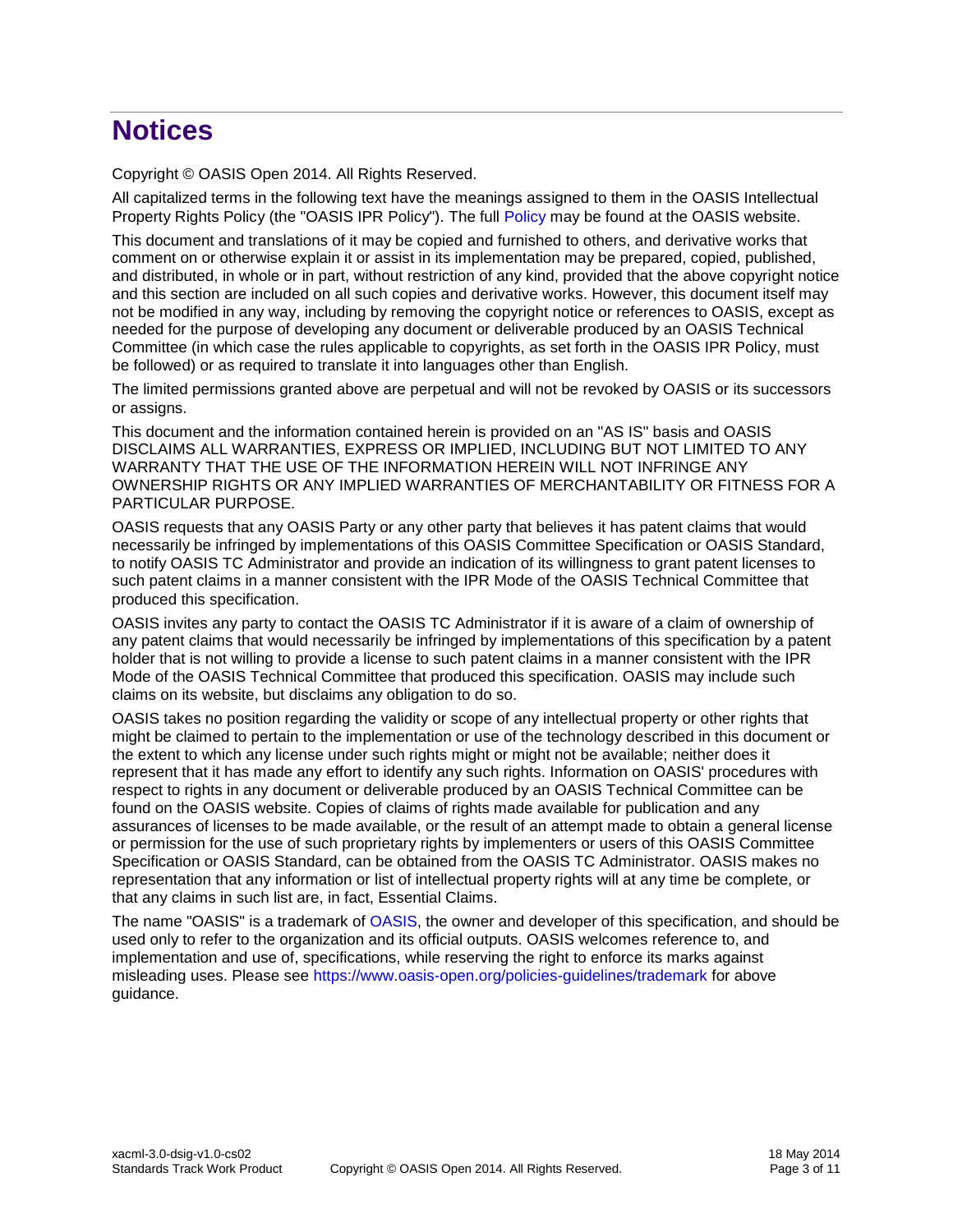# **Table of Contents**

| $\mathbf{1}$ |  |
|--------------|--|
|              |  |
|              |  |
|              |  |
|              |  |
| 2            |  |
|              |  |
|              |  |
|              |  |
|              |  |
|              |  |
| 3            |  |
|              |  |
|              |  |
|              |  |
|              |  |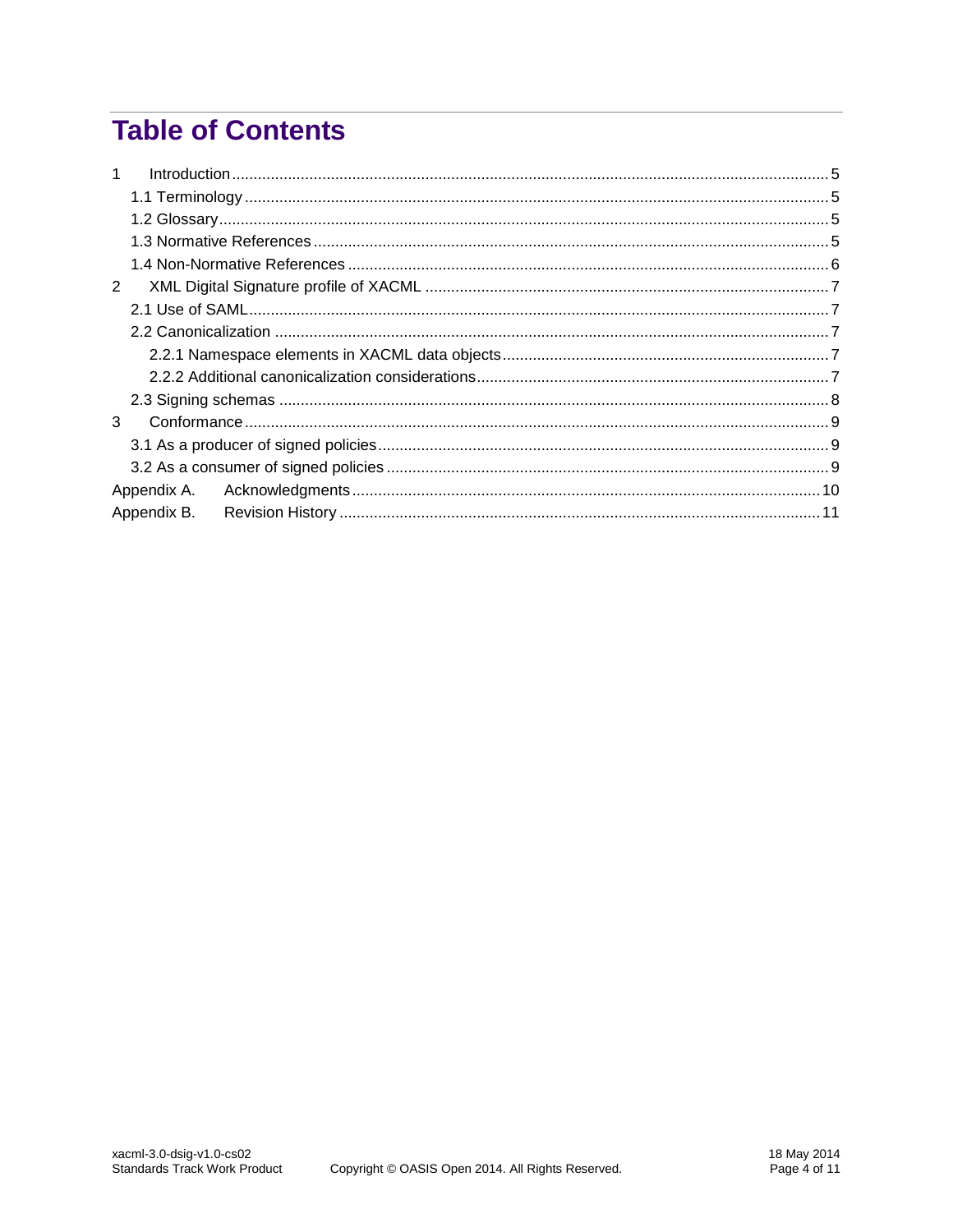# <span id="page-4-0"></span>**1 Introduction**

This document provides a profile for use of the W3C XML-Signature Syntax and Processing Standard in providing authentication and integrity protection for OASIS eXtensible Access Control Markup Language **[\[XACML\]](#page-5-1)** schema instances. Sections 9.2.1 Authentication and 9.2.4 Policy integrity in **[\[XACML\]](#page-5-1)** describe requirements and considerations for such authentication and integrity protection.

A digital signature is useful for authentication and integrity protection only if the signed information includes a specification of the identity of the signer and a specification of the period during which the signed *data object* is to be considered valid. XACML itself does not define the format for such information, as XACML is intended to use other standards for functions other than the actual specification and evaluation of access control policies, requests, and responses.

One appropriate format that has been defined elsewhere is **[\[SAML\]](#page-4-4)**. A profile for the use of SAML with XACML schema instances is available in **[\[XACML-SAML\]](#page-5-2)**. This profile therefore RECOMMENDS use of XACML schema instances in SAML Assertions, Requests, and Responses, which MAY then be digitally signed as specified in the SAML specification.

This profile also notes various canonicalization issues that must be resolved in order for signed documents to be verified by a relying party.

This profile specification assumes that the reader is familiar with the concept of a digital signature, with the W3C XML-Signature Syntax and Processing Standard, and with XACML.

# <span id="page-4-1"></span>**1.1 Terminology**

The key words "MUST", "MUST NOT", "REQUIRED", "SHALL", "SHALL NOT", "SHOULD", "SHOULD NOT", "RECOMMENDED", "MAY", and "OPTIONAL" in this document are to be interpreted as described in **[\[RFC2119\]](#page-4-5)**.

## <span id="page-4-2"></span>**1.2 Glossary**

#### **Data object**

Used in this profile to refer to a digital object that is being signed. A *data object* could be an XACML PolicySet, Policy, Request context, Response context, or any associated schemas. A **data object** is referenced inside an [\[XMLDSIG\]](#page-5-3) <Reference> element using a URI as defined by **[\[RFC2396\]](#page-4-6)**.

## <span id="page-4-3"></span>**1.3 Normative References**

<span id="page-4-9"></span><span id="page-4-8"></span><span id="page-4-7"></span><span id="page-4-6"></span><span id="page-4-5"></span><span id="page-4-4"></span>

| [ExclC14N] | J. Boyer et al., Exclusive Canonicalization Version 1.0, 18 January 2002, World<br>Wide Web Consortium, http://www.w3.org/TR/xml-exc-c14n/.                                                     |  |  |  |
|------------|-------------------------------------------------------------------------------------------------------------------------------------------------------------------------------------------------|--|--|--|
| [RFC2119]  | Bradner, S., "Key words for use in RFCs to Indicate Requirement Levels", BCP<br>14, RFC 2119, March 1997. http://www.ietf.org/rfc/rfc2119.txt                                                   |  |  |  |
| [RFC2253]  | Wahl, M., et al., "Lightweight Directory Access Protocol (v3): UTF-8 String<br>Representation of Distinguished Names", IETF RFC 2253, September 1997,<br>http://www.ietf.org/rfc/rfc2253.txt.   |  |  |  |
| [RFC2396]  | Berners-Lee, T., et al., "Uniform Resource Identifiers (URI): Generic Syntax",<br>RFC 2396, August 1998, http://www.ietf.org/rfc/rfc2396.txt                                                    |  |  |  |
| [SAML]     | Assertions and Protocols for the OASIS Security Assertion Markup Language<br>(SAML) V2.0. 15 March 2005. OASIS Standard. http://docs.oasis-<br>open.org/security/saml/v2.0/saml-core-2.0-os.pdf |  |  |  |
| [SC14N]    | S. Aissi, M. Hondo, eds., Schema Centric XML Canonicalization, Version 1.0, 20<br>May 2003, http://uddi.org/pubs/SchemaCentricCanonicalization.htm                                              |  |  |  |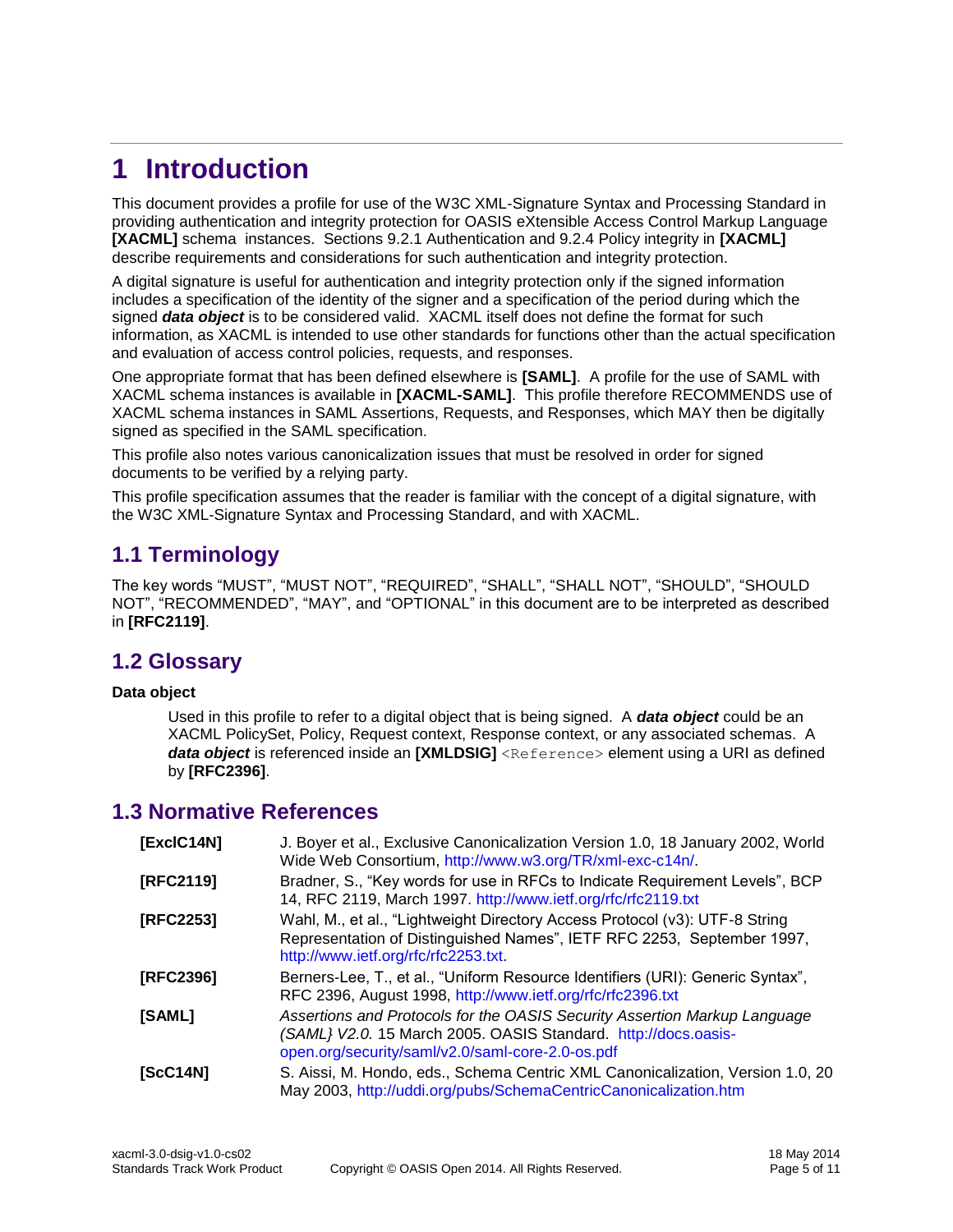<span id="page-5-3"></span><span id="page-5-2"></span><span id="page-5-1"></span>

| [XACML]      | eXtensible Access Control Markup Language (XACML) Version 3.0. 22 January<br>2013. OASIS Standard. http://docs.oasis-open.org/xacml/3.0/xacml-3.0-core-<br>spec-os-en.html        |  |  |  |
|--------------|-----------------------------------------------------------------------------------------------------------------------------------------------------------------------------------|--|--|--|
| [XACML-SAML] | SAML 2.0 profile of XACML, Version 2. 10 August 2010. OASIS Committee<br>Specification 01. http://docs.oasis-open.org/xacml/3.0/xacml-profile-saml2.0-v2-<br>49 spec-cs-01-en.odt |  |  |  |
| [XMLDSIG]    | D. Eastlake, et al., W3C XML-Signature Syntax and Processing, W3C<br>Recommendation, 12 February 2002, http://www.w3.org/TR/xmldsig-core                                          |  |  |  |
| [XPath2Filt] | J. Boyer, M. Hughes, J. Reagle, editors, XML-Signature XPath Filter 2.0, 8<br>November 2002 http://www.w3.org/TR/xmldsig-filter2/                                                 |  |  |  |
| $[X.690]$    | ITU-T Recommendation X.690 Information Technology - Open Systems<br>Interconnection - Procedures for the operation of OSI Registration Authorities:<br>General procedures, 1992.  |  |  |  |

# <span id="page-5-5"></span><span id="page-5-4"></span><span id="page-5-0"></span>**1.4 Non-Normative References**

**None**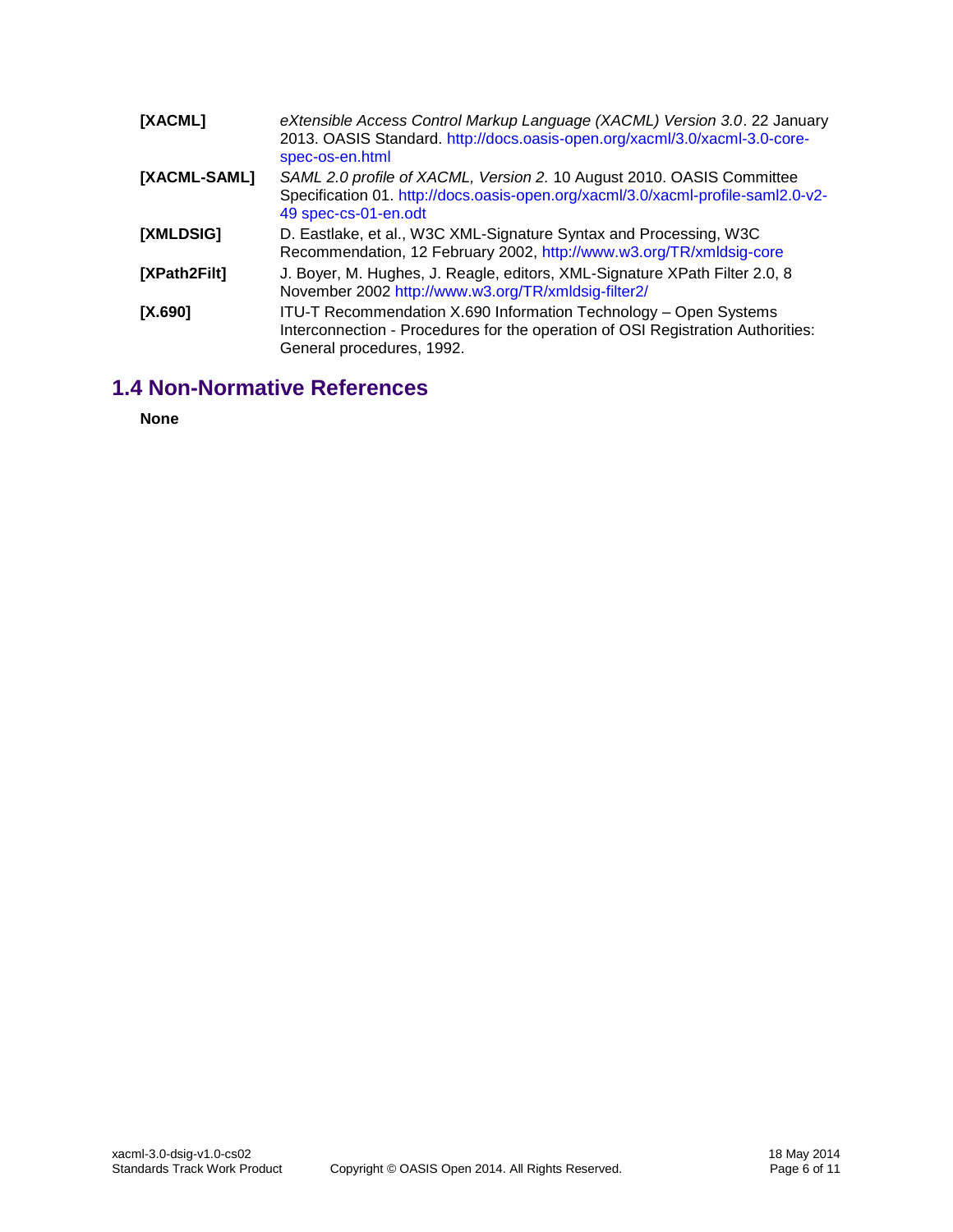# <span id="page-6-0"></span>**2 XML Digital Signature profile of XACML**

# <span id="page-6-1"></span>**2.1 Use of SAML**

This Profile RECOMMENDS use of XACML schema instances embedded in SAML Assertions, Requests, and Responses as described in **[\[XACML-SAML\]](#page-5-2)**. Such SAML objects SHALL be digitally signed as described in Section 5: SAML and XML Signature Syntax and Processing of **[\[SAML\]](#page-4-4)**.

## <span id="page-6-2"></span>**2.2 Canonicalization**

In order for a digital signature to be verified by a relying party, the byte stream that was signed MUST be identical to the byte stream that is verified. To ensure this, the XML document being signed MUST be canonicalized. Section 5: SAML and XML Signature Syntax and Processing of **[\[SAML\]](#page-4-4)** specifies use of Exclusive Canonicalization **[\[ExclC14N\]](#page-4-7)**.

## <span id="page-6-3"></span>**2.2.1 Namespace elements in XACML data objects**

Any XACML *data object* that is to be signed MUST specify all namespace elements used in the *data object*. If this is not done, then the *data object* will attract namespace definitions from ancestors of the *data object* that may differ from one envelope to another.

When **[\[ExclC14N\]](#page-4-7)** is used as the canonicalization or transform method, then the namespace of XACML schemas used by elements in an XACML *data object* MUST be bound to prefixes and included in the InclusiveNamespacesPrefixList parameter to **[\[ExclC14N\]](#page-4-7)**.

## <span id="page-6-4"></span>**2.2.2 Additional canonicalization considerations**

Additional transformations on the XACML *data object* must usually be performed in order to ensure that the *data object* signed will match the *data object* that is verified. Some of these transformations are listed here, but this Profile does not attempt to specify algorithms for performing these.

If an XACML *data object* includes data elements that may be represented in more than one form (such as (TRUE, FALSE), (1,0), (true,false)), then a Transform method MUST be defined and specified for normalizing those data elements.

This Profile RECOMMENDS applying the following canonicalizations to values of the corresponding datatypes, whether occurring in XML attribute values or in XACML Attributes.

- 1. Where a canonical representation for an XACML-defined datatype is defined in http://www.w3.org/2001/XMLSchema, then the value of the datatype MUST be put into the canonical form specified in http://www.w3.org/2001/XMLSchema. This includes boolean {"true", "false"}, double, dateTime, time, date, and hexBinary (upper-case).
- 2. http://www.w3.org/2001/XMLSchema#anyURI use the canonical form defined in **[\[RFC2396\]](#page-4-6)**
- 3. http://www.w3.org/2001/XMLSchema#base64Binary remove all line breaks and white space. Remove all characters following the first sequence of "=" characters. The Base64 Transform (identifier: http://www.w3.org/TR/xmldsig-core/#sec-Base-64) MAY be useful in performing this canonicalization.
- 4. urn:oasis:names:tc:xacml:1.0:data-type:x500Name first normalize according to **[\[RFC2253\]](#page-4-8)**. If any RDN contains multiple attributeTypeAndValue pairs, re-order the AttributeValuePairs in that RDN in ascending order when compared as octet strings (described in Section 11.6 "Set-of components" of **[\[X.690\]](#page-5-4)**).
- 5. urn:oasis:names:tc:xacml:1.0:data-type:rfc822Name normalize the domain-part of the name to lower case.
- 6. XPath expression apply **[\[XPath2Filt\]](#page-5-5)** to put the XPath expression into canonical form.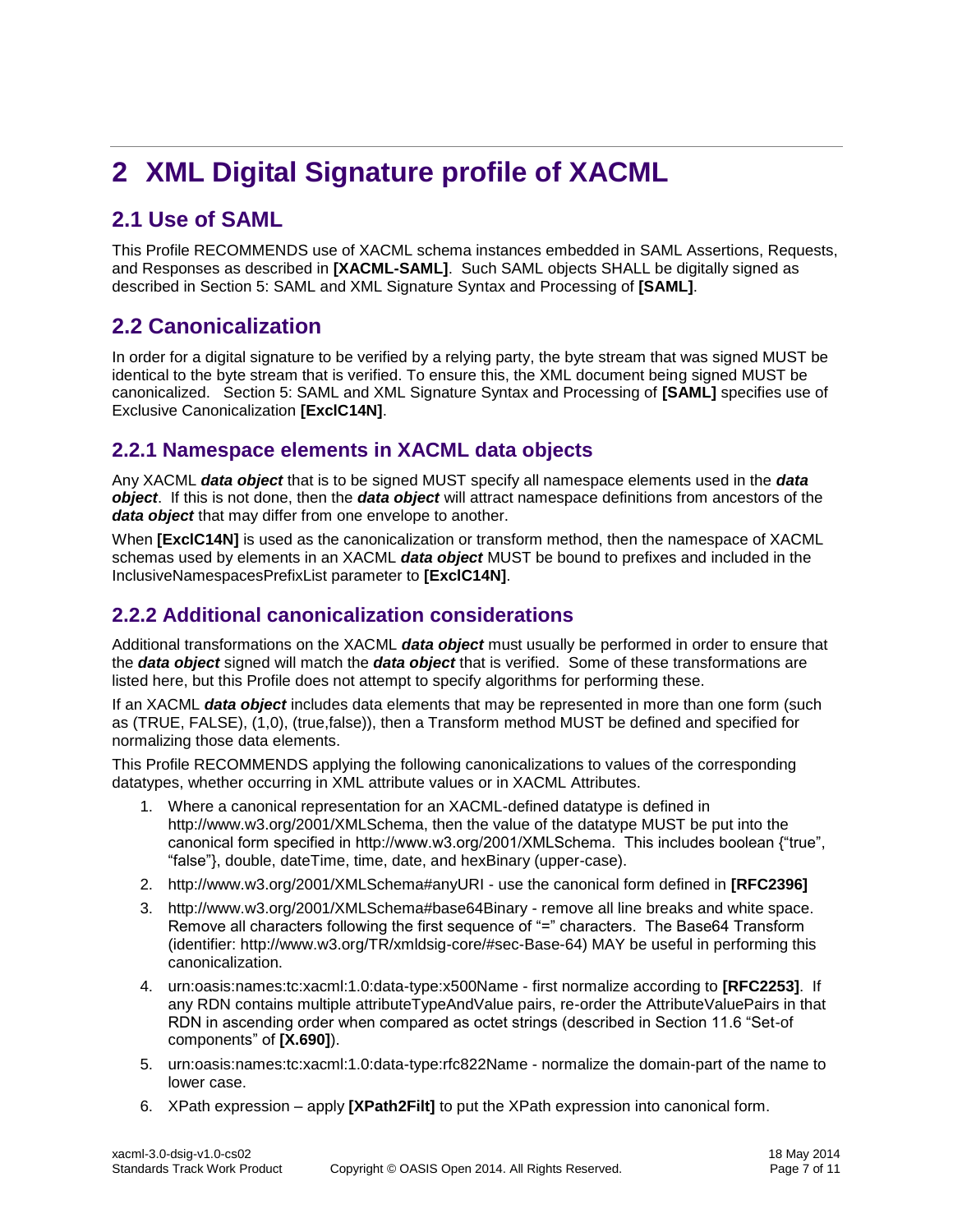Schema Centric XML Canonicalization Version 1.0 **[\[ScC14N\]](#page-4-9)** describes many canonicalization issues for XML documents that should be addressed.

## <span id="page-7-0"></span>**2.3 Signing schemas**

The parsing of any XACML *data object* depends on having an accurate copy of all schemas on which the XACML *data object* depends. Note that the inclusion of a schema URI in the XACML schema instance attributes does not guarantee that an accurate copy of the schema will be used: an attacker may substitute a bogus schema that contains the correct identifier. Signatures can help protect against substitution or modification of the schemas on which an XACML *data object* depends. Use of signatures for this purpose are described in this section.

In most cases, a *data object* signer SHOULD include a <Reference> element for each schema on which the XACML **data object** depends in the <SignedInfo> element that contains the <Reference> to or including the XACML *data object* itself.

In some cases, the *data object* signer knows that all PDPs that will evaluate a given XACML *data object* will have accurate copies of certain schemas needed to parse the *data object*, and does not want to force the PDP to verify the message digest for such schemas. In these cases the *data object* signer MAY omit <Reference> elements for any schema whose verification is not needed.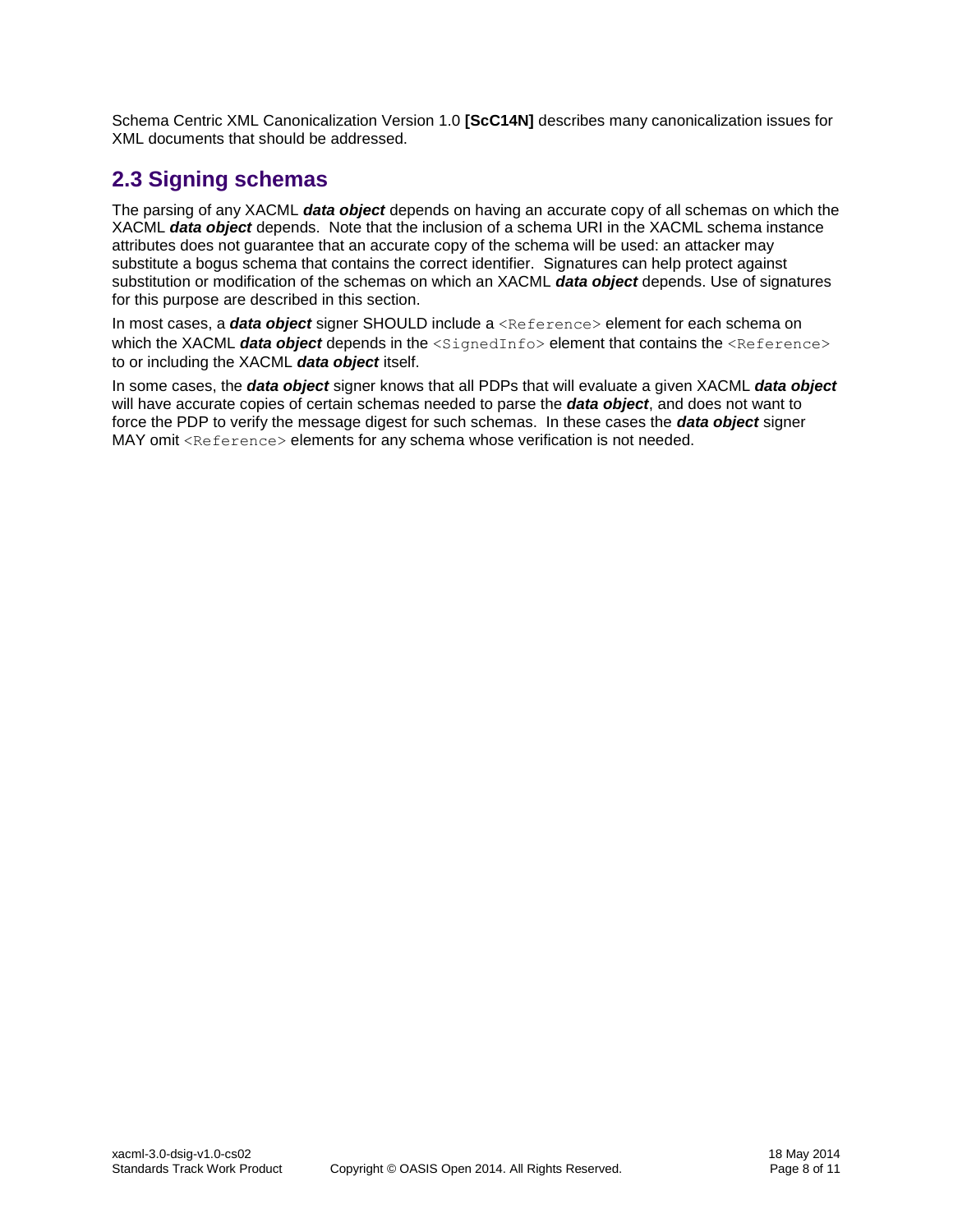# <span id="page-8-0"></span>**3 Conformance**

In implementation may conform as a producer and/or a consumer of signed policies.

# <span id="page-8-1"></span>**3.1 As a producer of signed policies**

An implementation conforms to this specification as a producer if it is able to produce XACML policies with XML digital signatures as specified in section [2](#page-6-0) of this document.

## <span id="page-8-2"></span>**3.2 As a consumer of signed policies**

An implementation conforms to this specification as a consumer if it is able to consume XACML policies with XML digital signatures as specified in section [2](#page-6-0) of this document.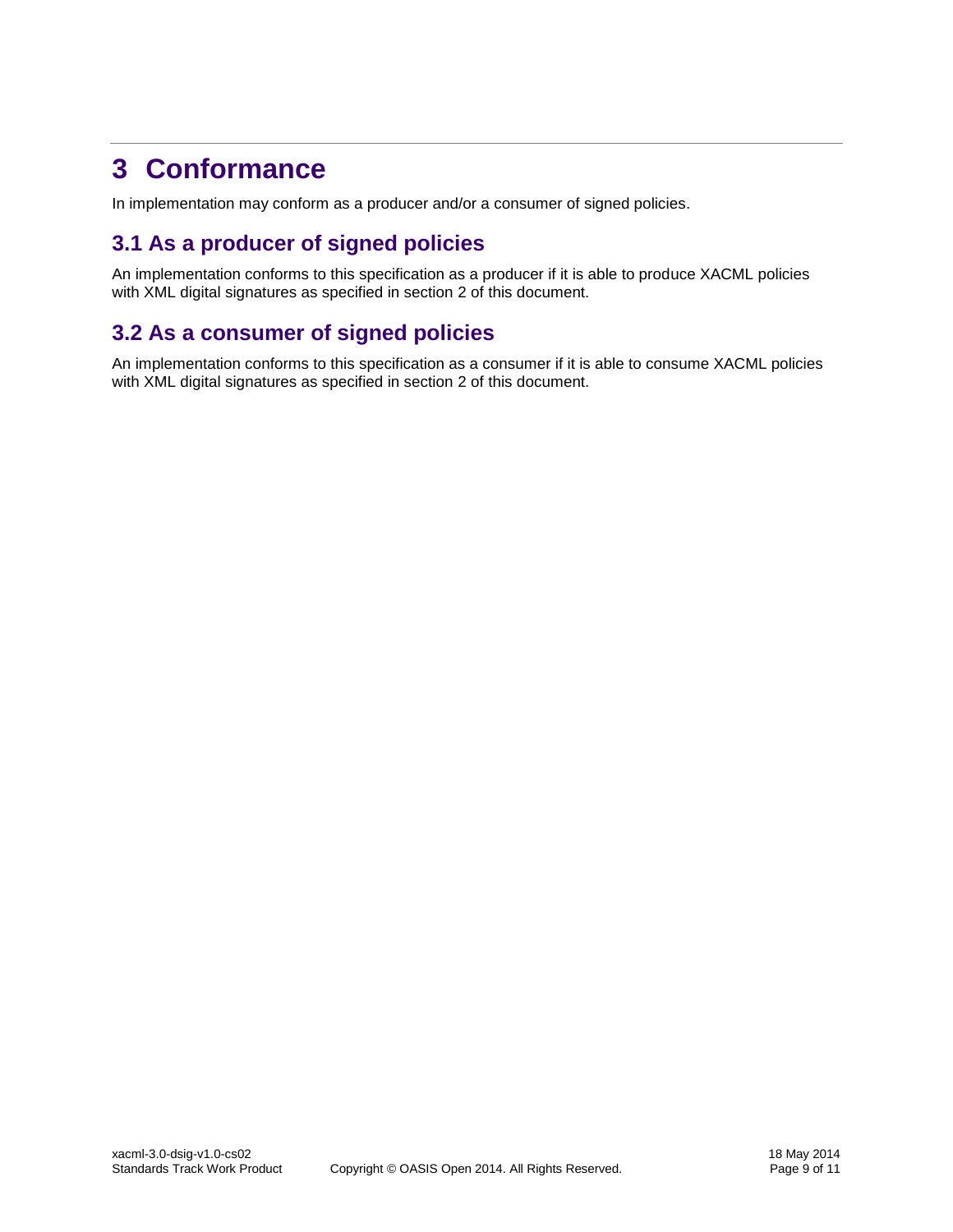# <span id="page-9-0"></span>**Appendix A. Acknowledgments**

The following individuals have participated in the creation of this specification and are gratefully acknowledged:

Anil Saldhana Anil Tappetla Anne Anderson Anthony Nadalin Bill Parducci Craig Forster David Chadwick David Staggs Dilli Arumugam Duane DeCouteau Erik Rissanen Gareth Richards Hal Lockhart Jan Herrmann John Tolbert Ludwig Seitz Michiharu Kudo Naomaru Itoi Paul Tyson Prateek Mishra Rich Levinson Ronald Jacobson Seth Proctor Sridhar Muppidi Tim Moses Vernon Murdoch